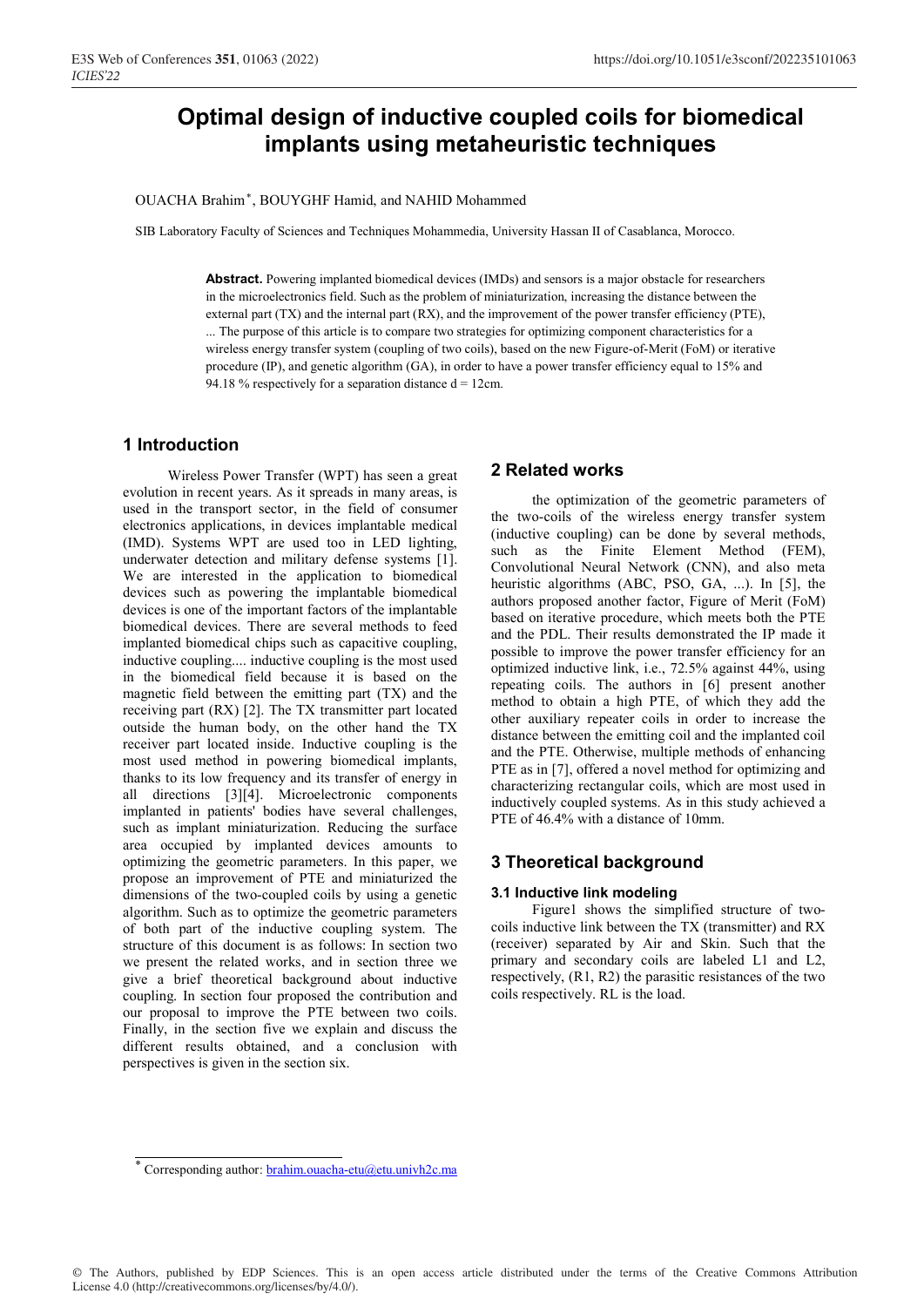

**Fig. 1.** Equivalent diagram of inductive coupling with twocoils.

The size of the two parts of the energy transfer system used and the distance between them is one of the most intriguing aspects for the system's design., in order to have an efficient power transmission, from the source to the load implanted in patient body [8]. The PTE can be calculated by the ratio between input and the power given to the load is known as output power (PDL).

$$
PTE = \frac{P_{out}}{P_{in}} \tag{1}
$$

Where:

 $P_{in}$ : Input power,

 $P_{out}$ : Output power

To improve the power transfer efficiency (PTE), both parts of the system should be configured by the same resonant frequency [8], and maximize the coupling and quality factors, because PTE is depending to Q and k, such as:

$$
PTE = \frac{k^2_{12}Q_1Q_{2L}}{1 + k^2_{12}Q_1Q_{2L}} * \frac{Q_{2L}}{Q_L}
$$
 (2)

$$
Q_1 = \frac{w_{L_1}}{R_1}, Q_2 = \frac{w_{L_2}}{R_2}, Q_{2L} = \frac{Q_L Q_2}{Q_L + Q_2}, Q_L = \frac{R_L}{w_{L_2}};
$$
  

$$
k_{12} = \frac{M_{12}}{\sqrt{L_1 L_2}};
$$

The power transfer efficiency equation shows that it is independent of the source resistance Rs and solely depends on quality and coupling factors.

#### **3.2 Self and Mutual inductances**

 Electromagnetic induction is a physical phenomenon leading to the appearance of an electromotive force in an electrical conductor subjected to a variable magnetic field flux. This electromotive force can generate an electric current in the conductor. This current is related to the two parts of system( $L_1, L_2$ ) [9][10].

For the square coil, the inductance can be calculated using the following formula:

$$
L = \frac{1.27 \cdot \mu_0 \cdot n^2 \cdot d_{avg}}{2} \left[ l \left( \frac{2.07}{\varphi} \right) + 0.18 \varphi + 0.13 \varphi^2 \right]
$$
 (3)

$$
\varphi = \frac{d_{out} - d_{in}}{d_{out} + d_{in}}; d_{avg} = \frac{d_{out} + d_{in}}{2}
$$
  
Where;  
n: number of turns  
1: length of conductor  
double to the number of  
unit: outer diameter  
in: inner diameter  
 $\varphi$ : form factor

The same for the mutual inductance it is a function of the inductances of the two-coupled coils and of the coupling factor as it shows in the following equation:

$$
M_{12} = k_{12} \sqrt{L_1 L_2} \tag{4}
$$

It can be seen that the proper and mutual inductance of the two-coupled coils depend on the shape and characteristics of the coils shown in figure 2 below.



**Fig.2.** Geometry of a square shaped coil.

The geometric parameters characterizing the inductance in a square spiral are the number of turns (n), track width (w), track spacing  $(S_p)$  and $(d_{out})$  is the outer diameter.  $(d_{in})$  Is the inner diameter of inductor. In addition, they are related by the following equations:

$$
d_{out} = d_{in} + 2 * n * w + 2 * (n - 1) * S_p
$$
 (5)  
And :

$$
l = 4 * n * (d_{out} - (n-1) * S_p - n * w) - S_p \tag{6}
$$

### **4 Proposed method**

 Most researchers focus on maximizing Power Transfer Efficiency. metaheuristic algorithms are the most used for the optimization of inductance parameters [11][12].

In this work, to optimize the geometrical parameters of the two-coupled coils, we proposed to apply the genetic algorithm (GA) which carries out searches in a random way within an environment or space specified for possible solutions [13].

 Genetic algorithms (GA) have a multiple genetic operator: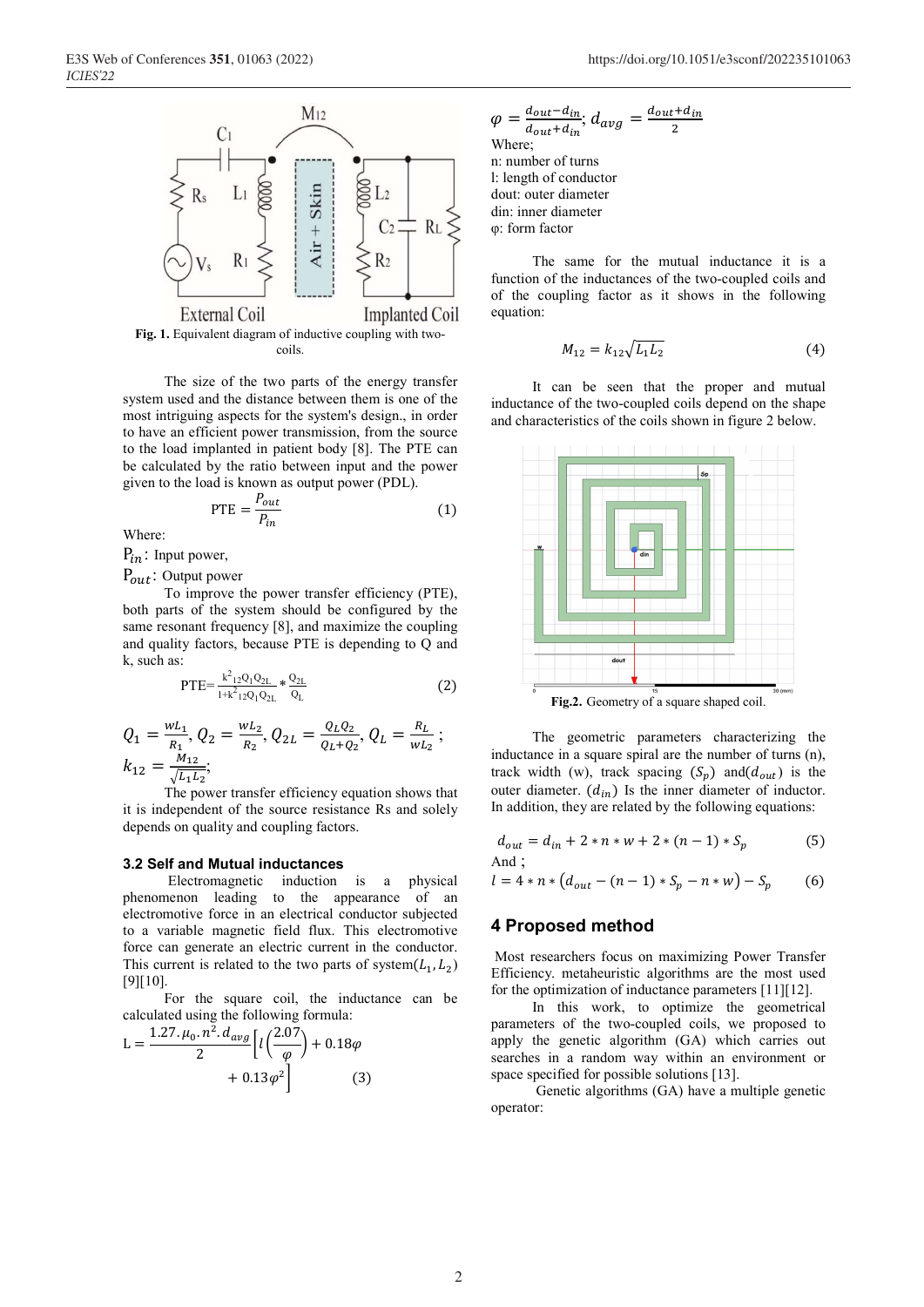**Selection:** It steers the search to the parts of the search space where the best solutions are most likely to be found.

**Crossover:** By mixing the information in the parents, it creates new individuals.

**Mutation:** It's used on a low-probability population of kids. We employed the Gaussian mutation with a probability  $pm = 0.25$  in order to maintain the diversity of the children's population.

The genetic algorithm follows an operating procedure as shown in the figure 3. This iterative algorithm quickly converges to the optimal solution as it shows in figure 4; it converges from 200 iterations.



**Fig. 3.** The structure of the GA.



**Fig.4.** Inverse of efficiency (PTE) versus generation by applying GA.

### **5 Results and discussion**







The inductive coupling between two coils optimized by the genetic algorithm is simulated using MATLAB software. The obtained results are shown in figures 5 and 6, such that the PTE increases as a function of the frequency in order to have a maximum value equal to 94.18% at the resonant frequency 13.56MHz, also, the best frequency value derived using the genetic algorithm approach is included in the ISM recommended interval. The FOM approach converges to around 15% accuracy because for a fairly high frequency we fall on several factors of loss the energy, such as the effect of skin or proximity. And decreases as a function of the separation distance between two coupled coils because the coupling